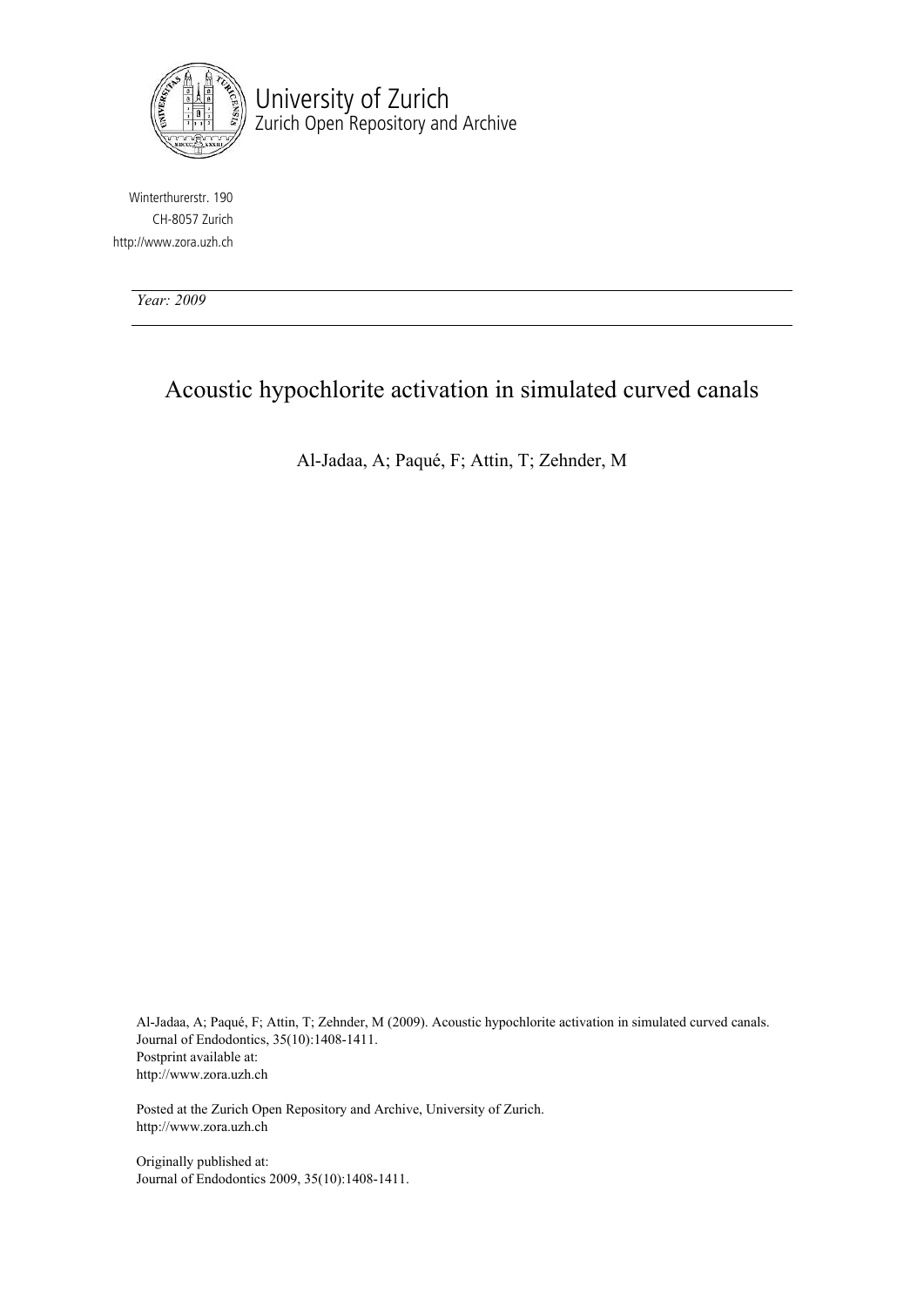## Acoustic hypochlorite activation in simulated curved canals

#### Abstract

INTRODUCTION: It was the goal of this study to compare different NaOCl activation schemes regarding a desired and an untoward outcome. Ultrasonic tips and a currently marketed sonic system were used in conjunction with a 2.5% sodium hypochlorite solution. Necrotic pulp tissue dissolution in simulated accessory canals and transportation of the main canal were assessed. METHODS: Epoxy resin models (10 per group) with a curved simulated main root canal and two simulated accessory canals filled with necrotic bovine pulp tissue were irrigated passively with one of three ultrasonic setups (straight stainless steel files, prebent stainless steel files, or nickel-titanium tips) or a sonic device in conjunction with a plastic tip. Activation was performed four times for 30 seconds with replenishment of the NaOCl solution in between. All the files/tips had a 2% taper and a 0.15-mm tip diameter according to the manufacturer. Data from superimposing and analyzing digital photos before and after treatment were statistically analyzed using one-way analysis of variance followed by Bonferroni's correction for multiple comparisons (alpha < 0.05). RESULTS: Passive ultrasonic irrigation (PUI) in all the groups dissolved significantly more tissue than sonic activation ( $p < 0.05$ ). No detectable canal transportation with sonic activation was observed. The difference in this outcome was not significant compared with ultrasonically activated nickel-titanium tips, whereas the straight stainless steel files caused significantly more ledging compared with these setups ( $p < 0.05$ ). CONCLUSION: Under the current conditions, PUI with a nickel-titanium tip promoted superior tissue-dissolving effects over sonic irrigant activation while maintaining simulated canal anatomy.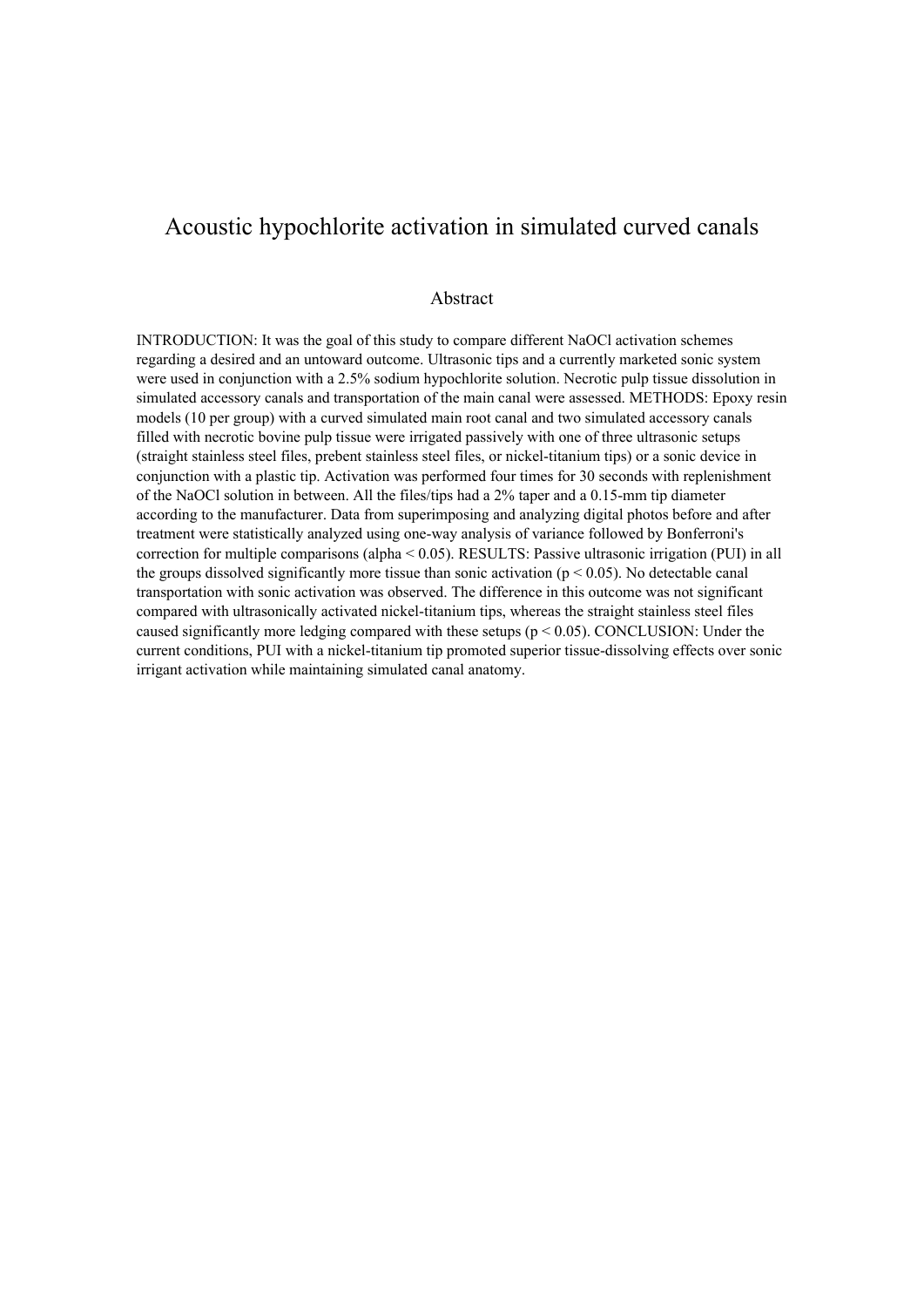## **Acoustic Hypochlorite Activation in Simulated Curved Canals**

**Anas Al-Jadaa, BDS<sup>1</sup> , Frank Paqué, Dr med dent<sup>1</sup> , Thomas Attin, Prof Dr med dent<sup>1</sup> , Matthias Zehnder, PD Dr med dent PhD<sup>1</sup>**

Division of Preventive Dentistry, Periodontology, and Cariology, University of Zürich Center of Dental Medicine, Switzerland

**Key words:** sodium hypochlorite; ultrasonic; sonic; pulp tissue dissolution; canal transportation; passive ultrasonic irrigation

**Running title:** Acoustic Hypochlorite Activation

**Correspondence:** Dr. Matthias Zehnder Department of Preventive Dentistry, Periodontology, and Cariology University of Zürich Center for Dental Medicine Plattenstrasse 11, CH 8032 Zürich, Switzerland Tel: +41 44 634 3284, Fax: +41 44 634 4308 E-mail: matthias.zehnder@zzmk.uzh.ch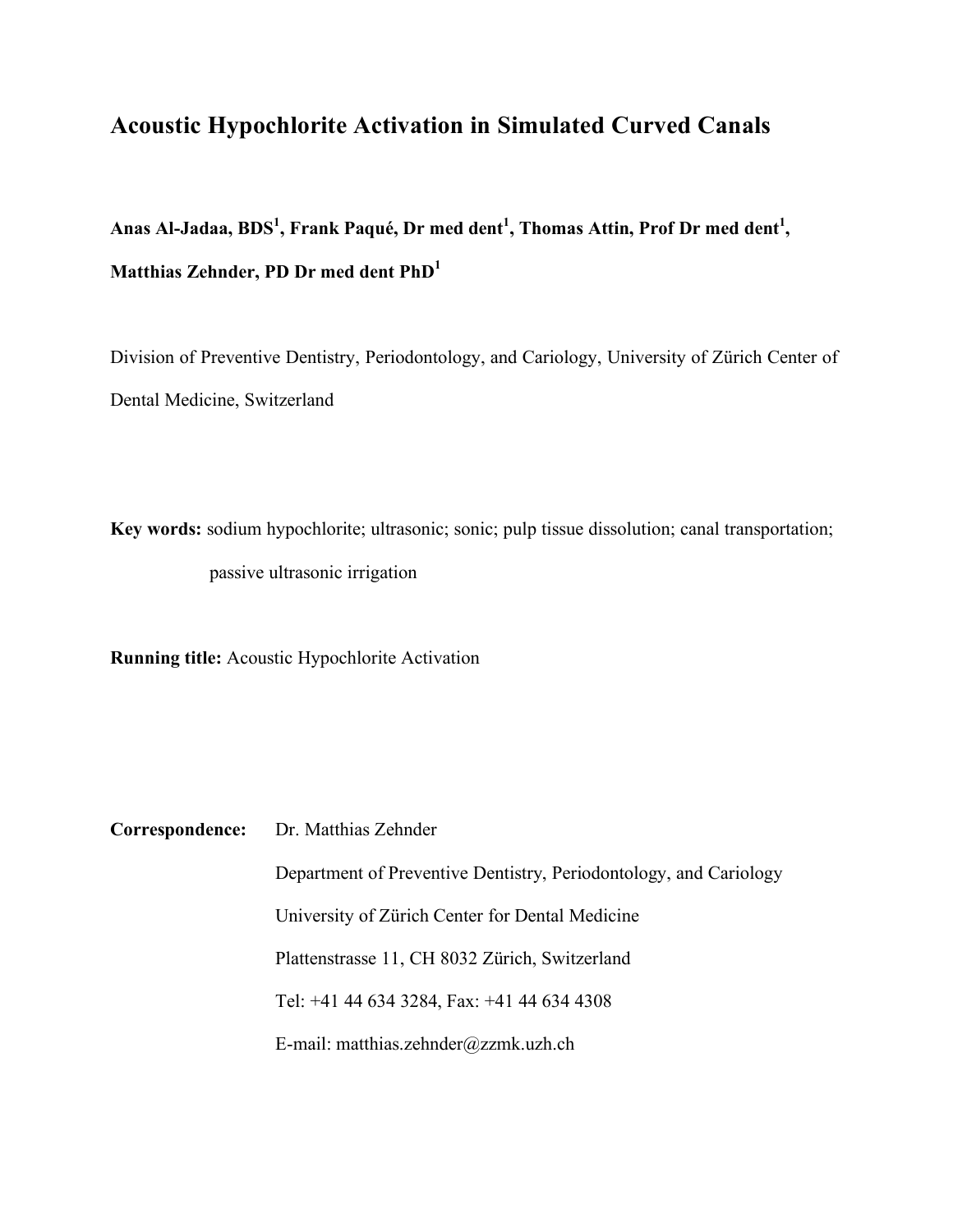#### *Abstract*

Introduction It was the goal of this study to compare different NaOCl activation schemes regarding a desired and an untoward outcome. Ultrasonic tips and a currently marketed sonic system were used in conjunction with a 2.5% sodium hypochlorite solution. Necrotic pulp tissue dissolution in simulated accessory canals and transportation of the main canal were assessed.

**Methods** Epoxy resin models (10 per group) with a curved simulated main root canal and 2 simulated accessory canals filled with necrotic bovine pulp tissue were irrigated passively with either of 3 ultrasonic set-ups (straight stainless steel files, pre-bent stainless steel files, nickeltitanium tips) or a sonic device in conjunction with a plastic tip. Activation was 4 times 30 sec with replenishment of the NaOCl solution in between. All the files/tips had a 2% taper and a 0.15 mm tip diameter according to the manufacturer. Data from superimposing and analyzing digital photos before and after treatment were statistically analyzed using one-way ANOVA followed by Bonferroni's correction for multiple comparisons (alpha  $< 0.05$ ).

**Results** Passive ultrasonic irrigation (PUI) in all the groups dissolved significantly more tissue than sonic activation  $(p<0.05)$ . No detectable canal transportation with sonic activation was observed. The difference in this outcome was not significant compared to ultrasonically activated nickel-titanium tips, while the straight stainless steel files caused significantly more ledging compared to these set-ups  $(p<0.05)$ .

**Conclusions** Under the current conditions, PUI with a nickel-titanium tip promoted superior tissue-dissolving effects over sonic irrigant activation while maintaining simulated canal anatomy.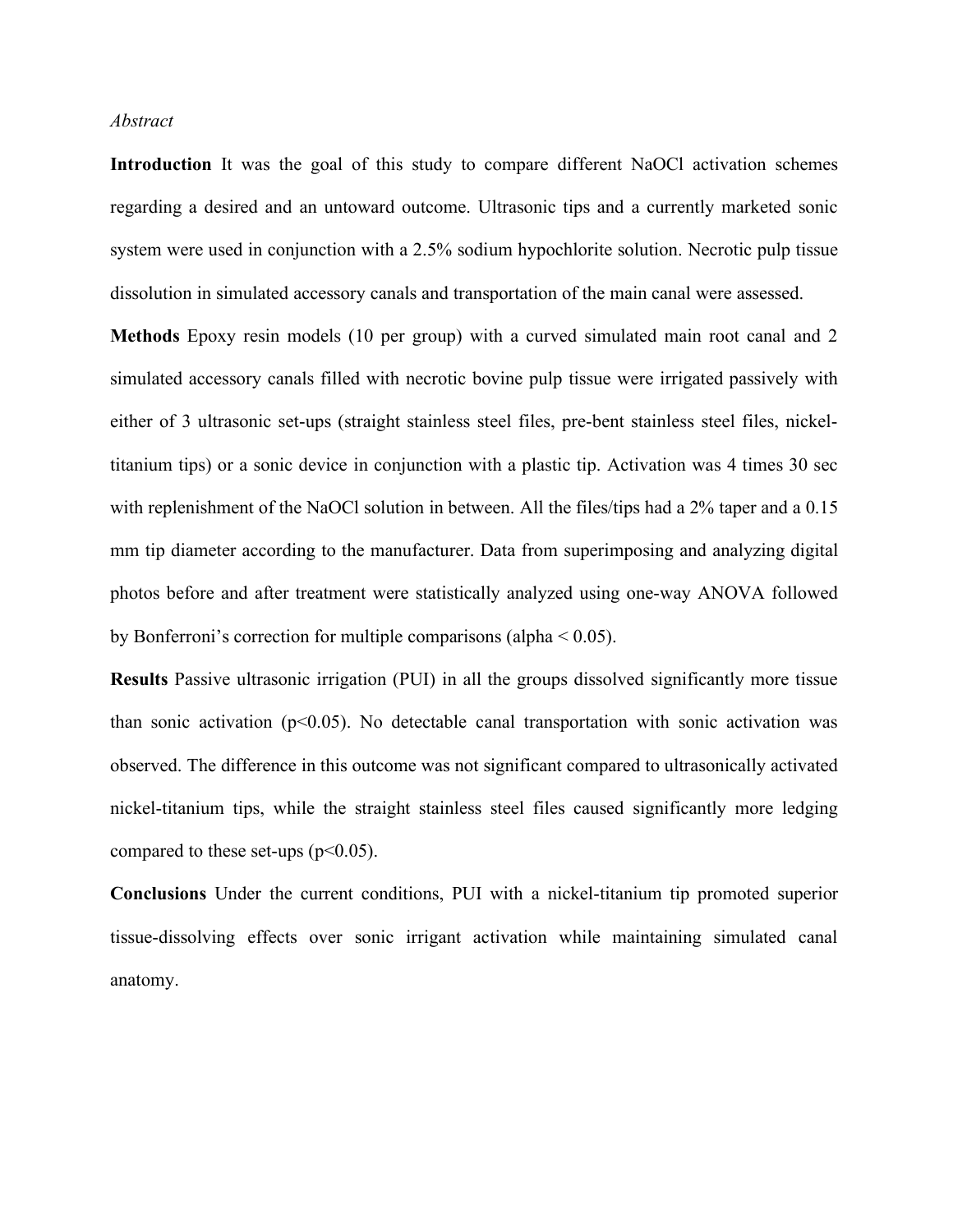## **Introduction**

It has become evident over the past decades that complete debridement of an infected root canal system is a goal that is impossible to achieve. Mechanical preparation does obviously not suffice to clean necrotic root canals (1). It has thus been suggested to use acoustic irrigant activation to improve cleanliness and disinfection of root canal systems prior to root filling (2, 3). The synergistic effects of ultrasonic energy and sodium hypochlorite in aqueous solution appear to be especially useful in that context (2, 4, 5). Currently, passive ultrasonic irrigation (PUI) is probably the most established method to activate a sodium hypochlorite irrigant after root canal instrumentation (6-8). PUI relates to activation of an irrigant by an ultrasonically activated file or tip that is not used for canal preparation. The term can refer to both, placement of the irrigant by a syringe with subsequent activation or delivery of the irrigant through the ultrasonic handpiece. PUI has shown promising results in the removal of debris from root canals. Previous studies, however, were mostly carried out in straight simulated canals (9, 10), which are rarely encountered in teeth. One study showed no impact of canal width, taper or curvature in disinfecting the root canal system using ultrasonic sodium hypochlorite activation after canal preparation (11). On the other hand, there is evidence that performance of ultrasonically activated files or tips will be dramatically reduced in the case of instrument restriction (12, 13). A straight instrument placed in a curved canal will have at least three contact points with root canal walls. This might stress the need of bending the instrument to follow the canal curvature and ensure maximum efficiency and to avoid the risk of canal transportation (14). Alternative measures to avoid canal transportation and maintain instrument efficacy during acoustic irrigant activation include the use of a smooth wire in an ultrasonic device (15, 16), or a plastic tip in a sonic handpiece (17). There is, however, limited information regarding the effectiveness of these approaches. One reason for this has been the lack of model systems that allow comparative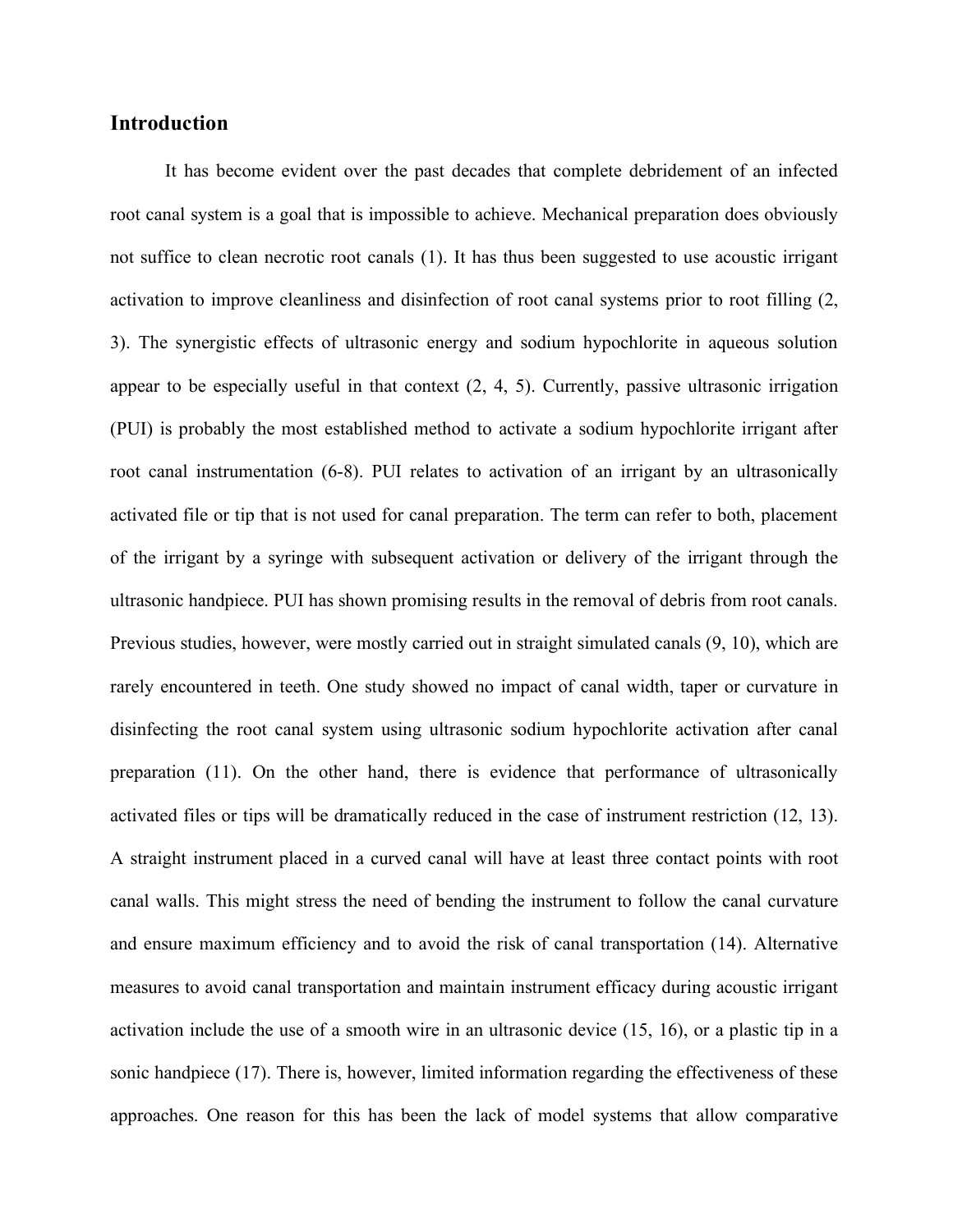studies on desired and untoward effects of acoustic irrigant activation methods. The term acoustic activation was chosen in this communication to have a common denominator for both, sonic and ultrasonic activation. With both methods, compression waves, albeit of different frequencies, are generated in the irrigant.

Using a modification of a recently introduced epoxy resin model (10), it was the goal of the current study to compare the effects of different ultrasonic tips and a currently marketed sonic system on necrotic pulp tissue dissolution in conjunction with a 2.5% sodium hypochlorite solution and transportation of the simulated main canal.

#### **Materials and Methods**

#### **Model Fabrication**

50 epoxy resin (Stycast, Emerson & Cuming, Westerlo, Belgium) models were fabricated with minor modifications as previously described (10). Each model was used for just one experiment. The simulated main canal was cast using a size-D spreader (Dentsply Maillefer, Ballaigues, Switzerland). This instrument had a length of 25 mm, a tip diameter of 0.35 mm, and a .06 taper. The design modification was that the spreader was bent and controlled by a scale drawing on a sheet of paper representing the targeted curvature of a 20-degree angle between the long axis of the main canal and a line passing the apex to the start of the curvature, representing the transition point between moderately curved and severely curved canals (18). The curvature started in the last 10 mm of the total canal length, which was 25 mm. A coronal space simulating a pulp chamber was created using a rubber tube placed over the spreader coronally and sealed before model casting. The tube was 3 mm high with a 3-mm internal diameter. Two simulated accessory canals of 0.2 mm diameter opposing each other and forming 45-degree angle with the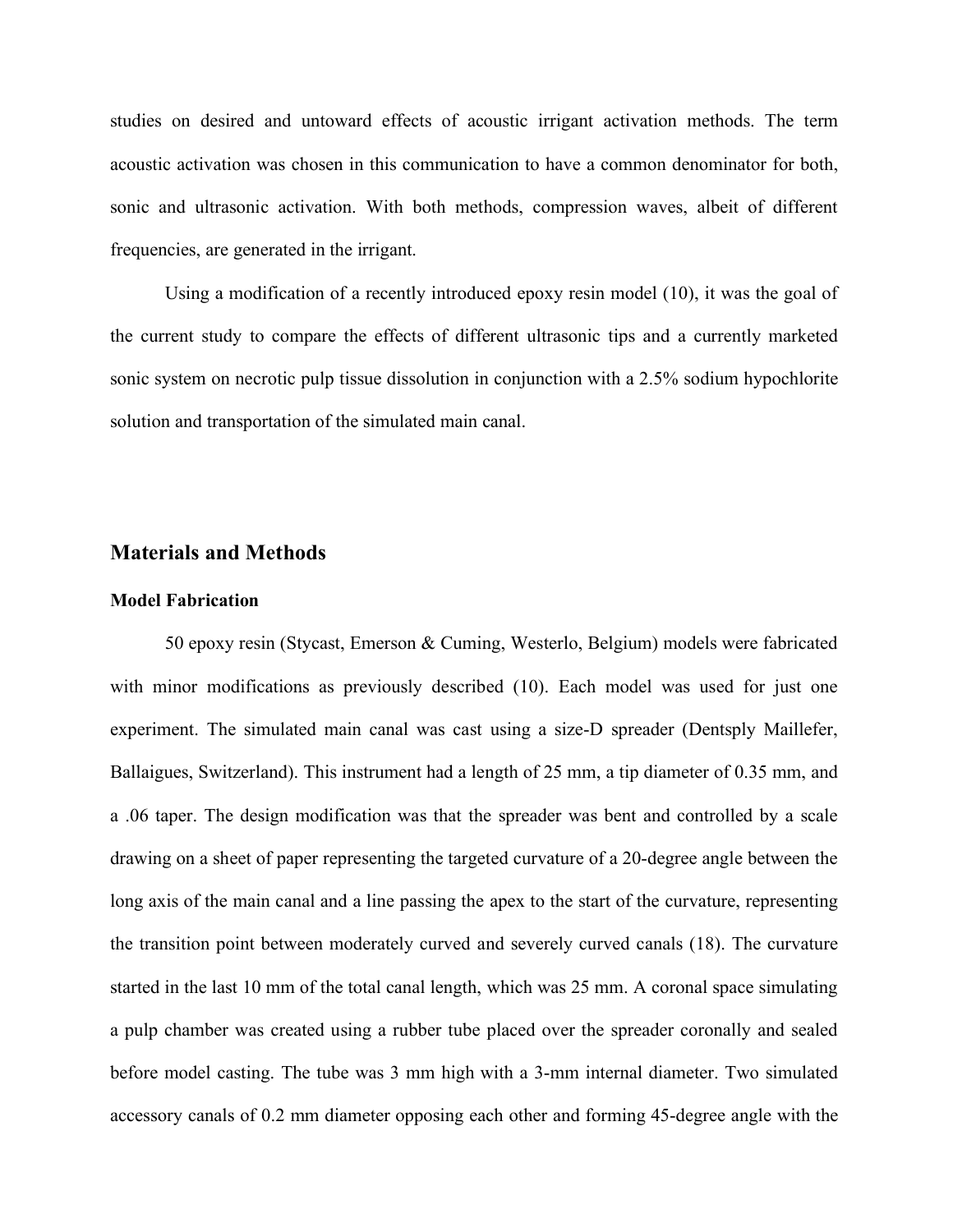simulated main canal tangent at 3 mm from the apex were created. A millimetric paper scale was placed close to the simulated accessory canals to facilitate photo analysis (Fig. 1, A).

#### **Bovine Pulp Tissue Preparation**

The simulated accessory canals of all models were filled with minced bovine pulp tissue, which had been obtained from bovine anterior teeth. Animals were raised and slaughtered for food production according to the Swiss standards of animal welfare. Consequently, this study was not considered an animal study, and the internal review board had no objections to the current protocol. The teeth were decoronated, and pulps were extirpated and frozen at -20°C in 0.9% NaCl solution. Preparation and handling of the tissue was carried as previously described (10). In brief, frozen tissue was thawed, dried with paper tissues, and then each piece was immersed in liquid nitrogen to achieve a solid dry material. Subsequently, tissue was transformed into fine particles using a scalpel to scratch the hard surface. A 22-gauge needle (Ultradent Products Inc., South Jordan, UT) was used to aspirate the minced tissue. The needle was inserted in its place in the model until it reached the outer end of the simulated accessory canal. The tissue was injected until part of it extruded into the main canal. Excess tissue was placed in the wide entrance of the carrying needle to obtain a passive closure simulating a pathosis rather than a tight seal of the simulated accessory canals. A simulated accessory canal was considered filled when it showed no voids interrupting the continuity of the tissue in the canal. The models were filled immediately before the experiment.

#### **Experiment**

In all specimens, the simulated main canal was filled with 2.5% (wt/vol) NaOCl using a 30-gauge irrigation needle (KerrHawe SA, Bioggio, Switzerland). Subsequently, in 4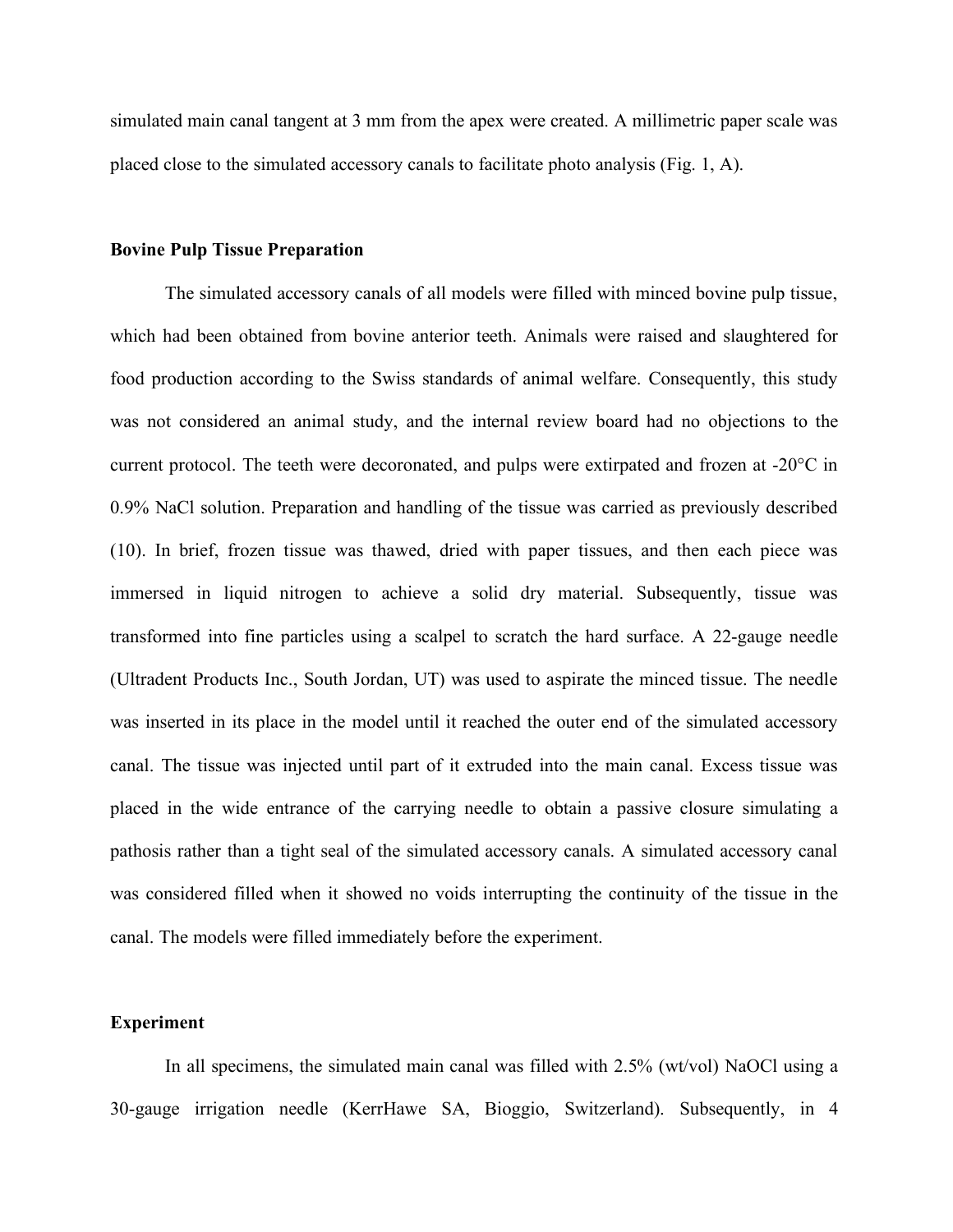experimental groups ( $N = 10$ , each) the solution in the simulated main canal was activated for 4 times 30 sec. In-between these activation procedures, the NaOCl solution in the simulated main canal was replenished by delivering 1 ml of fresh solution using the irrigation needle described above. In 3 of these groups, the NaOCl was activated using an ultrasonic device (Mini Master Piezon, EMS, Nyon, Switzerland) with the power set at the first level of the "Endo" mode. The first group was activated with K-Type stainless steel files (Endosonore, Dentsply Maillefer) without pre-bending. The second group was activated using a pre-bent K-Type stainless steel file (Endosonore, Dentsply Maillefer). The files in that group were bent using a file bender (Flexobend, Dentsply Maillefer). The third group was activated using blank ESI Ni-Ti tapered wires (EMS). The fourth group was activated using a sonic device equipped with plastic tips (EndoActvator, Advanced Endodontics, Santa Barbara, CA). All the files and tips had an ISO size 15 according to their respective manufacturers and a 2% taper. Files and tips were used in only one model and then discarded. During activation, the files/tips were introduced to 1 mm from the total canal length and moved up and down. In the negative control group ( $N = 10$ ), sodium hypochlorite was delivered as in the experimental groups, but it was not activated.

Before the experiment and after each interval (before irrigant replenishment), a photo was taken using a Nikon 10-megapixel camera (Nikon D200, Tokyo, Japan) for results interpretation. To enhance visibility, the models were held in position against a light source (Intralux 4000-1, Volpi AG, Schlieren, Switzerland) using a specially designed cone.

#### **Data generation and analysis**

The random number-coded digital photographs were analyzed individually by 2 blinded observers for the outcomes tissue dissolution and canal transportation, both in mm. The observers (F.P. and A.A.) were an associate professor and a graduate student, both trained and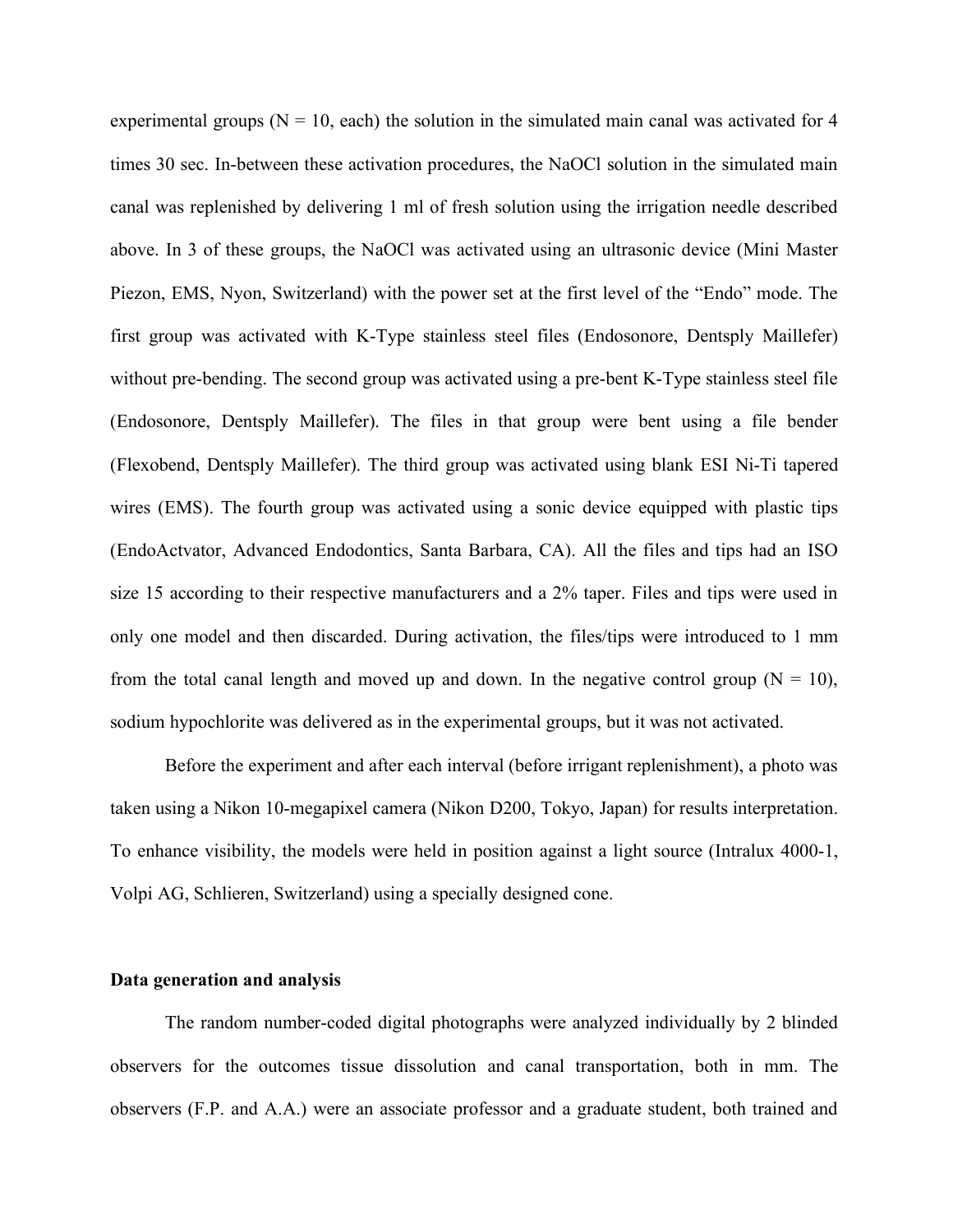calibrated in the analysis described below. The distance of tissue dissolution in a simulated accessory canal, measured from the canal entrance to the closest tissue-irrigant interface, was measured on the standardized photographs obtained after treatment. Canal transportation analysis was performed by superimposing pre- and postoperative images; the maximum deviation from the original canal wall was measured. All images were analyzed using freely available software (ImageJ, www.nih.gov). Calibration was done using the millimeter paper embedded in each individual specimen (Fig. 1).

First, the values obtained were compared between the 2 observers. Values that differed by more than 100% from the mean difference were recorded again. For this purpose, a third observer arbitrated between the 2 observers, who then re-judged the images individually. Subsequently, the mean difference  $(±$  standard deviation) between the observers' measurements regarding tissue dissolution was  $0.06 \pm 0.06$  mm, the corresponding difference regarding canal transportation was  $0.02 \pm 0.03$  mm. The original values were calculated to the third decimal by the computer program (0.001 mm). Based on the observer difference, however, results pertaining to tissue dissolution were rounded to the first decimal (0.1 mm), values pertaining to canal transportation to 0.05 mm. Average values between the 2 observers were taken for all further calculations.

Data showed a normal distribution, as was viewed on box plots. Consequently, parametric statistical tests were employed and mean values and standard deviations are presented. To compare for differences between the investigated systems, tissue dissolution values were averaged between the 2 simulated accessory canals per model and then the mean values per group were compared using one-way ANOVA followed by Bonferroni's correction for multiple comparisons. To check whether there was a difference regarding tissue dissolution distance between the simulated accessory canal inside and outside the main canal curvature in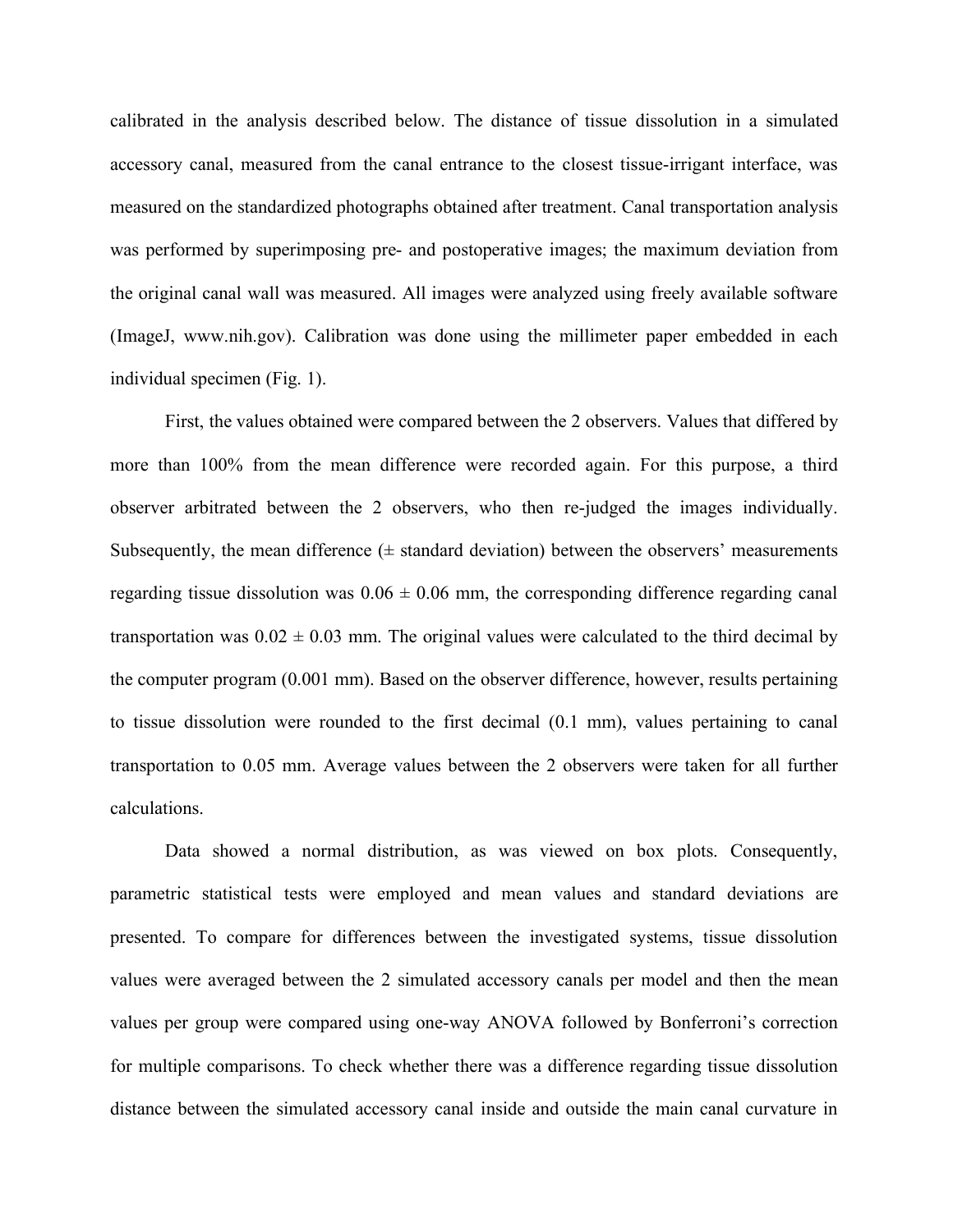individual treatment groups, mean values were compared within groups using paired t-test. Canal transportation was compared between groups using one-way ANOVA followed by Bonferroni's correction. The alpha-type error for all tests was set at 0.05.

## **Results**

#### **Tissue Dissolution**

The mean tissue dissolution values per groups were:  $2.0 \pm 1.0$  mm,  $1.4 \pm 0.8$  mm,  $1.9 \pm 1.0$ 1.0 mm, and  $0.2 \pm 0.1$  mm for straight stainless steel files, pre-bent stainless steel files, Ni-Ti tips and the sonic system under investigation, respectively. Mere "passive" placement of the sodium hypochlorite solution for 4 times 30 sec in the negative control group dissolved an average of 0.1  $\pm$  0.1 mm tissue, a value that was statistically similar to that observed with the sonic system under investigation (p>0.05). The ultrasonic groups did not differ from each other in a statistically significant manner, while the sonic system and the passive irrigant delivery dissolved significantly less tissue than these set-ups (p<0.05). There was no significant difference in tissue dissolution between the simulated accessory canals inside and outside the simulated main canal curvature with any treatment (Table 1).

#### **Canal Transportation**

The sonic system and ultrasonically activated nickel-titanium tips caused no detectable canal transportation, and in this regard performed significantly (p<0.05) better than straight stainless steel files. Ultrasonically activated pre-bent stainless steel files caused intermediate transportation that was between that observed with passive irrigant placement, the sonic set-up or the nickel-titanium tips and straight stainless steel files (Table 2).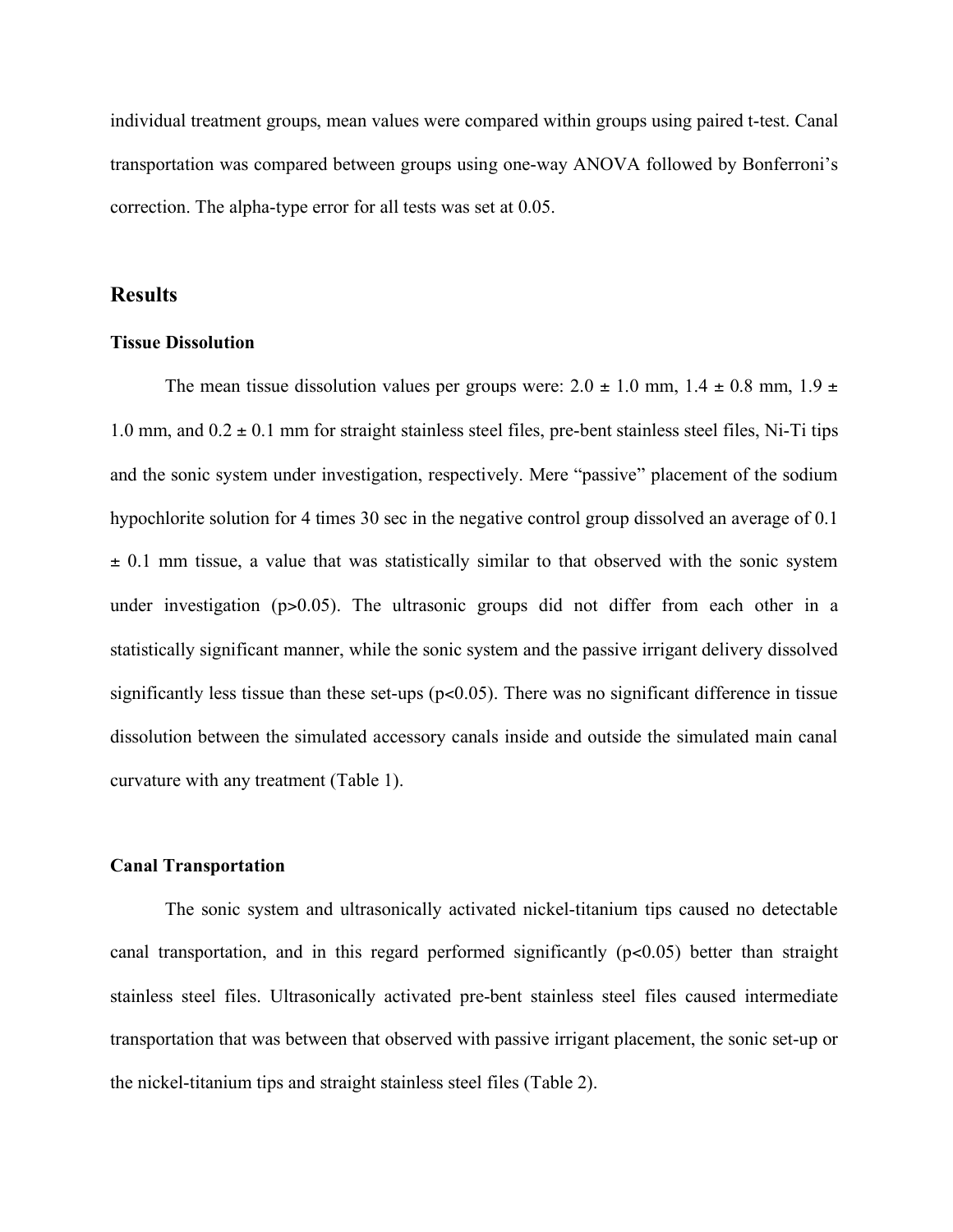## **Discussion**

Under current study conditions, passive ultrasonic irrigation was by far superior to sonic irrigant activation regarding necrotic pulp tissue dissolution in simulated accessory canals. While there was no divergence regarding necrotic pulp tissue dissolution between different ultrasonically activated files/tips, there were clear differences in canal wall transportation. Taking both these outcomes into consideration, the ultrasonically activated nickel-titanium tips performed best, followed by the pre-bent stainless steel files.

The limitation of the current study is the fact that the models that were used were made of a material that differs considerably from human dentin. Furthermore, simulated main canal curvature was merely in one plane. The potential variability in density of the pulp tissue used in the present investigation and also it's history of being frozen in liquid nitrogen could have affected its solubility in sodium hypochlorite. Consequently, the similarity to in vivo pulpal remnants in clinically treated human teeth is suspect and limits the clinical relevance of this study. On the other hand, the current model system allowed comparative quantitative assessments regarding acoustic hypochlorite activation that are hard to achieve in natural teeth.

Although file restriction may reduce efficiency of passive ultrasonic irrigation, based on the current results it would appear that the binding of the activated tip to one of the canal walls does not totally restrict its oscillation. However, in more severely curved canals, the greater force by which a tip contacts the canal walls might reduce its efficiency (12, 13). It may be interesting to note that nickel-titanium tips fracture readily when allowed to oscillate freely, a feature that limits their usability in the clinic. This is related to the fact that nickel-titanium is not necessarily a suitable metal to be activated ultrasonically, because heat is generated inside the metal upon activation. Nevertheless, with a partly restricted tip, no separations were observed in the current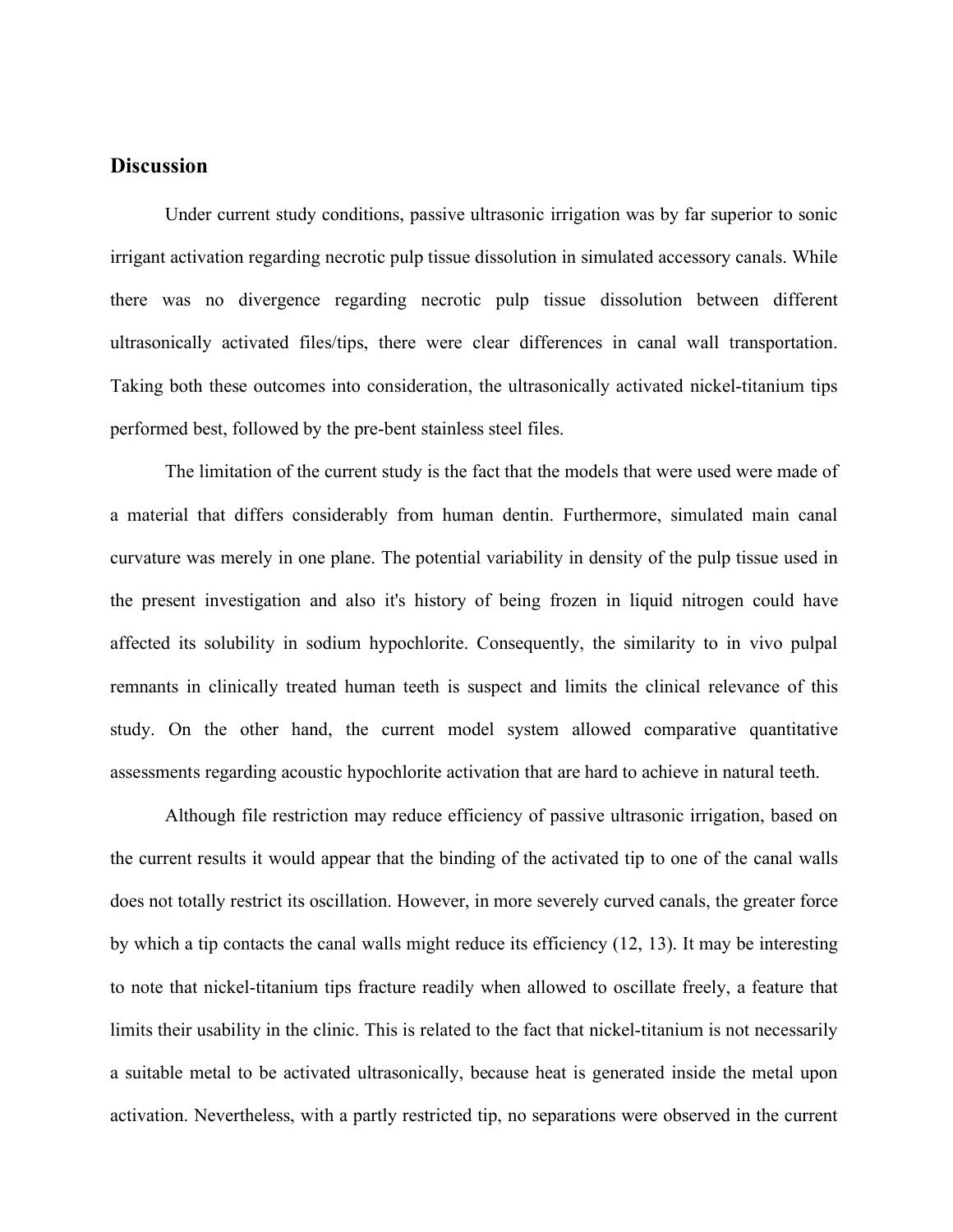study. This differs from observations made earlier with simulated straight canals (10). A further somewhat surprising finding of the current study was that there was no significant difference in necrotic pulp tissue dissolution between simulated accessory canals inside and outside the main canal curvature. This could be related to the effective field distance around the oscillating file (19). Apparently, the effective field was large enough to overcome the discrepancy in distance from the simulated accessory canals that was clearly there between the different files/tips. While straight stainless steel files and nickel-titanium tips were closer to the simulated accessory canal in the outer curvature, the pre-bent steel files were more or less centrally located in the simulated main canal when activated.

Under the current conditions, sonic activation of a plastic tip was a safe method to irrigate the simulated root canal system regarding canal transportation. As has been shown in earlier studies in extracted human teeth, the EndoActivator device promotes irrigant penetration into simulated accessory canals to a similar extent as ultrasonic irrigation (20), while there is less extrusion of irrigant over the apex (21). Sonic sodium hypochlorite activation, however, had no effect on tissue dissolution in simulated accessory canals under the current conditions. There are two tentative explanations for this: i) the wavelength of a sonic set-up is too long to cause sufficient streaming of the irrigant into narrow accessory canals, and ii) the energy is too low. In preliminary tests, we used another sonic irrigating system with a metal tip (Vibringe, Vibringe B.V., Amsterdam, The Netherlands). This set-up showed no effect on hypochlorite-mediated pulp tissue dissolution either (data not shown), so the lack of effect is probably not due to the fact that the EndoActivator uses plastic tips. Few studies have compared ultrasonic with sonic irrigant activation. Jensen and co-workers (22) found less organic debris in human root canals when a 5.25% NaOCl solution was activated for 3 min with a sonic or ultrasonic handpiece equipped with a size 15 stainless steel file compared to a control treatment with passive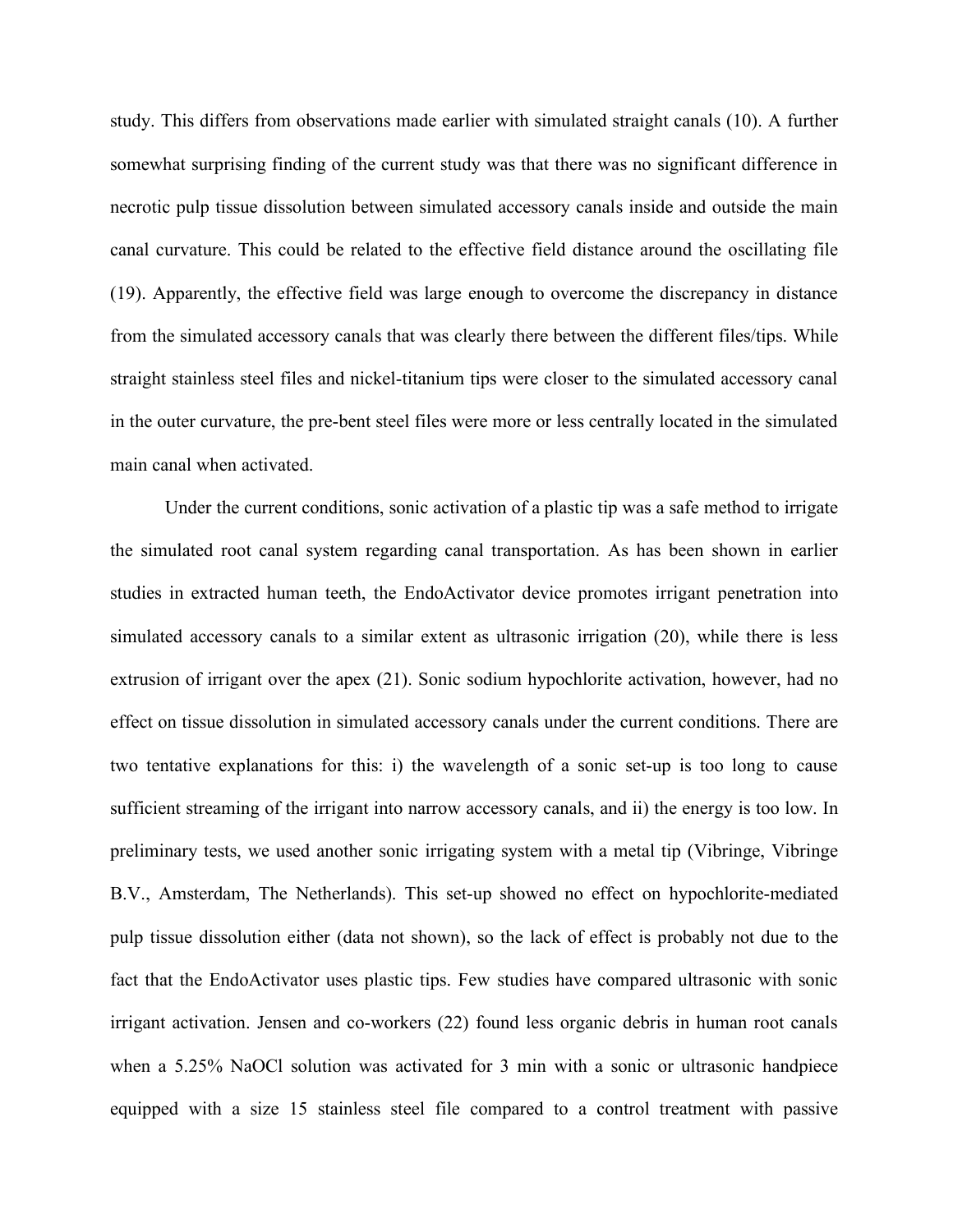placement of the irrigant. No difference between sonic and ultrasonic passive irrigant activation was found. The difference between those and the current results could be explained by the unlike outcomes that were evaluated. In the former study, debris in the main canal was stained and scored, while in the current study, tissue dissolution distance in simulated accessory canals was compared. Sonic irrigant activation may thus have desired effects in the main canal. More research is necessary to elucidate this further.

## **Acknowledgements**

The authors thank Dr. Clifford Ruddle for providing them with an EndoAcivator<sup>TM</sup> device.

## **References**

1. Peters O, Schonenberger K, Laib A. Effects of four Ni-Ti preparation techniques on root canal geometry assessed by micro computed tomography. Int Endod J 2001;34:221-30.

2. Martin H. Ultrasonic disinfection of the root canal. Oral Surg Oral Med Oral Pathol 1976;42:92-9.

3. Lee S, Wu M, Wesselink P. The effectiveness of syringe irrigation and ultrasonics to remove debris from simulated irregularities within prepared root canal walls. Int Endod J 2004;37:672-8.

4. Cheung G, Stock C. In vitro cleaning ability of root canal irrigants with and without endosonics. Int Endod J 1993;26:334-43.

5. Blume T, Neis U. Improving chlorine disinfection of wastewater by ultrasound application. Water Sci Technol 2005;52:139-44.

6. Van Der Sluis LW, Versluis M, Wu M, Wesselink P. Passive ultrasonic irrigation of the root canal: A review of the literature. Int Endod J 2007;40:415-26.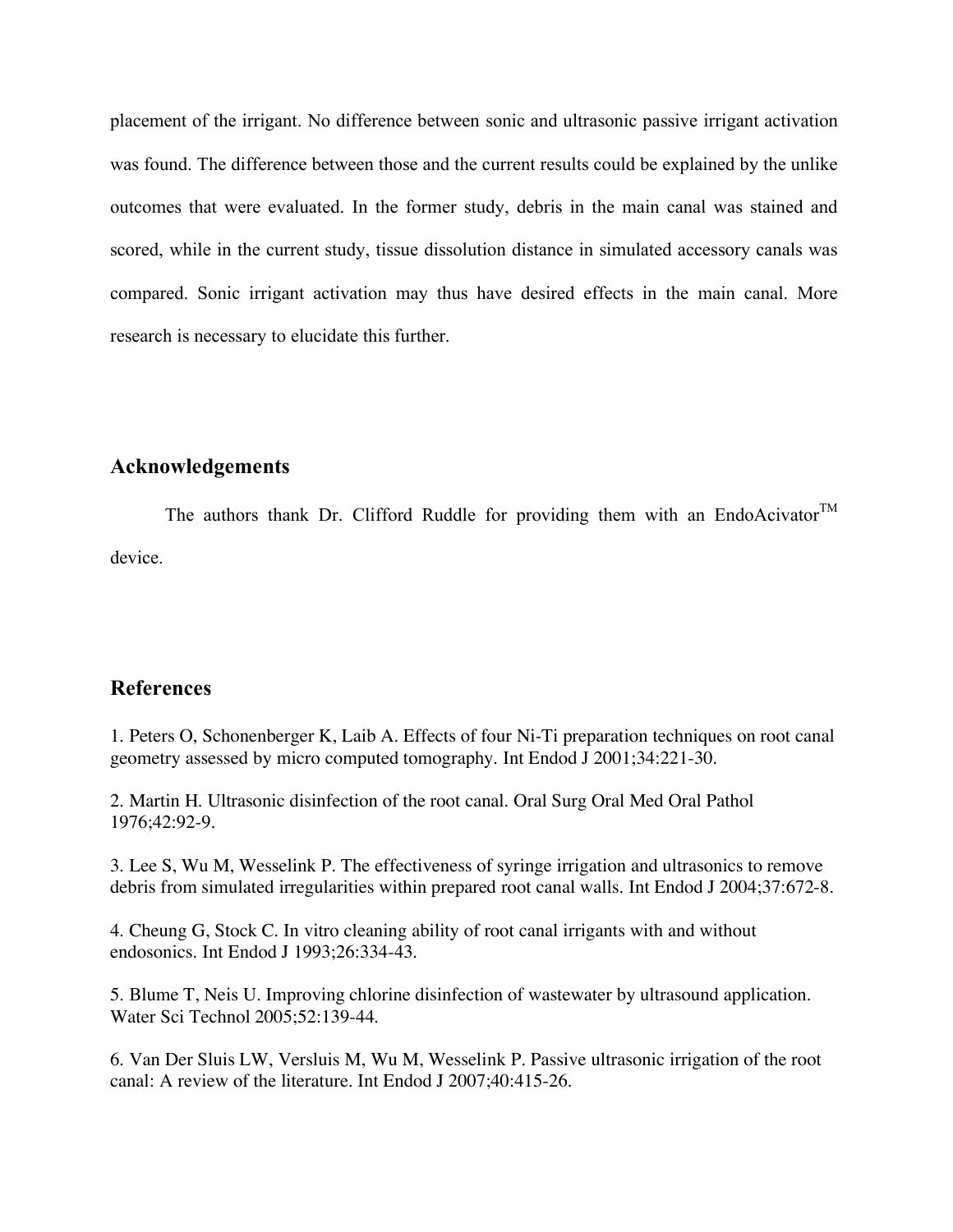7. Plotino G, Pameijer C, Grande N, Somma F. Ultrasonics in endodontics: A review of the literature. J Endod 2007;33:81-95.

8. Gu L, Kim J, Ling J, Choi K, Pashley DH, Tay F. Review of contemporary irrigant agitation techniques and devices. J Endod 2009;35:791-804.

9. Van Der Sluis LW, Wu M, Wesselink P. The efficacy of ultrasonic irrigation to remove artificially placed dentine debris from human root canals prepared using instruments of varying taper. Int Endod J 2005;38:764-8.

10. Al-Jadaa A, Paque F, Attin T, Zehnder M. Necrotic pulp tissue dissolution by passive ultrasonic irrigation in simulated accessory canals: Impact of canal location and angulation. Int Endod J 2009;42:59-65.

11. Carver K, Nusstein J, Reader A, Beck M. In vivo antibacterial efficacy of ultrasound after hand and rotary instrumentation in human mandibular molars. J Endod 2007;33:1038-43.

12. Walmsley A, Williams A. Effects of constraint on the oscillatory pattern of endosonic files. J Endod 1989;15:189-94.

13. Roy R, Ahmad M, Crum L. Physical mechanisms governing the hydrodynamic response of an oscillating ultrasonic file. Int Endod J 1994;27:197-207.

14. Chenail B, Teplitsky P. Endosonics in curved root canals. J Endod 1985;11:369-74.

15. Van Der Sluis LW, Wu M, Wesselink P. A comparison between a smooth wire and a K-file in removing artificially placed dentine debris from root canals in resin blocks during ultrasonic irrigation. Int Endod J 2005;38:593-6.

16. Munley P, Goodell G. Comparison of passive ultrasonic debridement between fluted and nonfluted instruments in root canals. J Endod 2007;33:578-80.

17. Ruddle C. Hydrodynamic disinfection: Tsunami endodontics. Dent Today 2007;26:110, 112, 114-7.

18. Schneider S. A comparison of canal preparations in straight and curved root canals. Oral Surg Oral Med Oral Pathol 1971;32:271-5.

19. Walmsley A. Ultrasound and root canal treatment: The need for scientific evaluation. Int Endod J 1987;20:105-11.

20. De Gregorio C, Estevez R, Cisneros R, Heilborn C, Cohenca N. Effect of EDTA, sonic, and ultrasonic activation on the penetration of sodium hypochlorite into simulated lateral canals: An in vitro study. J Endod 2009;35:891-5.

21. Desai P, Himel V. Comparative safety of various intracanal irrigation systems. J Endod 2009;35:545-9.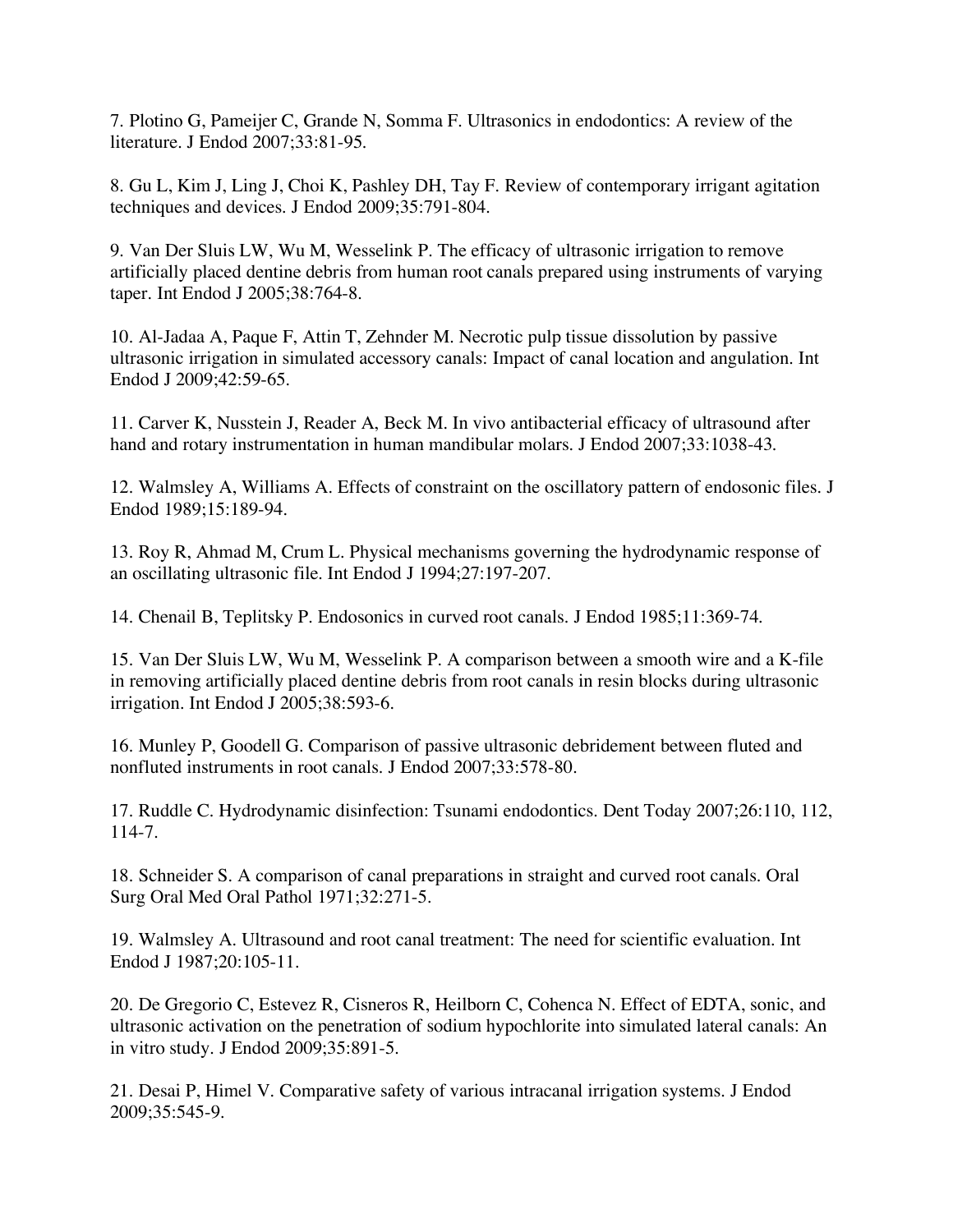22. Jensen S, Walker T, Hutter J, Nicoll B. Comparison of the cleaning efficacy of passive sonic activation and passive ultrasonic activation after hand instrumentation in molar root canals. J Endod 1999;25:735-8.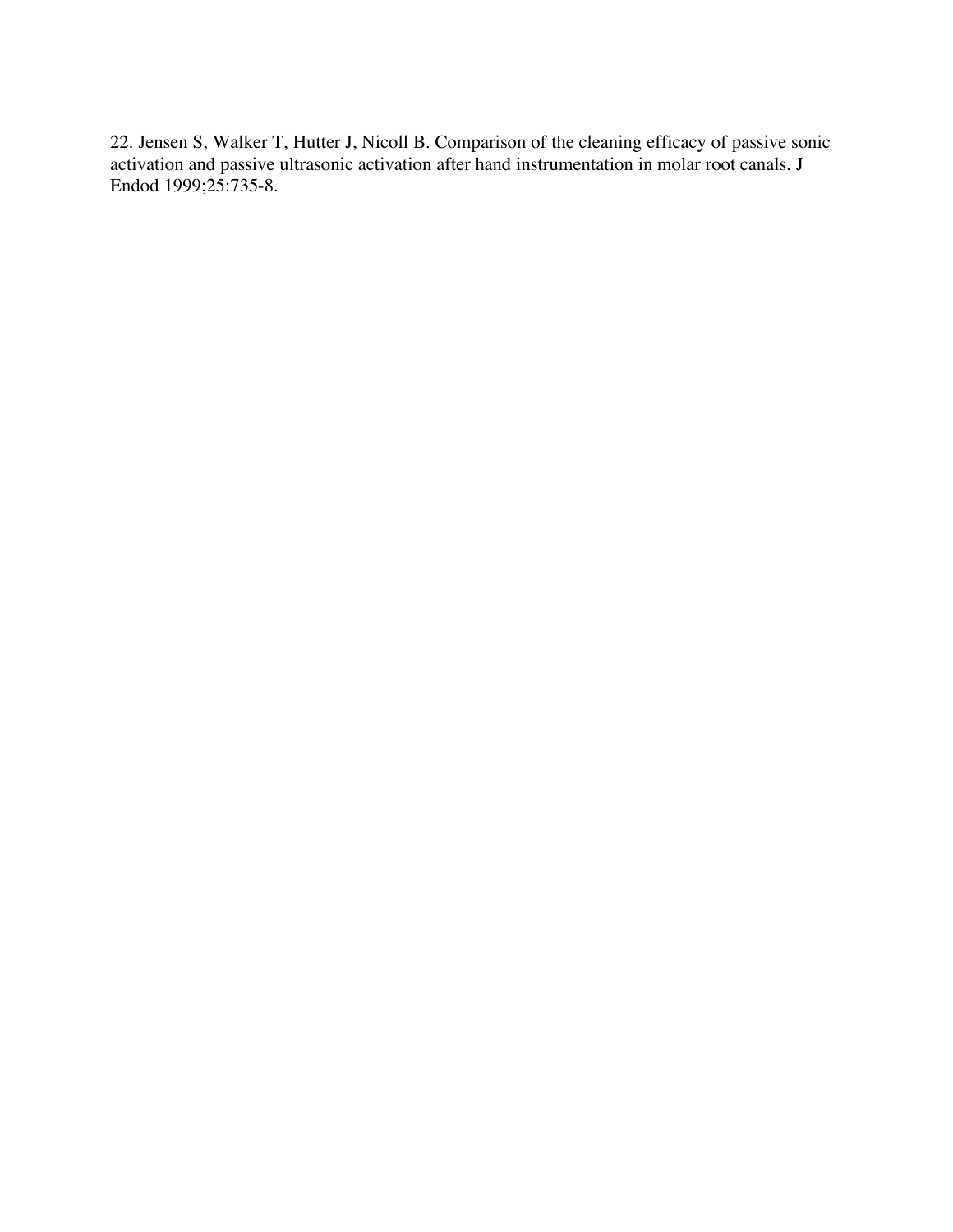### Caption

Figure 1. (A) Epoxy resin model used in the current study. (B) Close-up of simulated accessory canals filled with minced bovine pulp tissue. Note that the tissue extends into the simulated main canal. (C) Simulated canal system after ultrasonic activation using a straight stainless steel file for 4 times 30 sec. Arrowheads: level of dissolved tissue in simulated accessory canals; arrow: maximum canal transportation.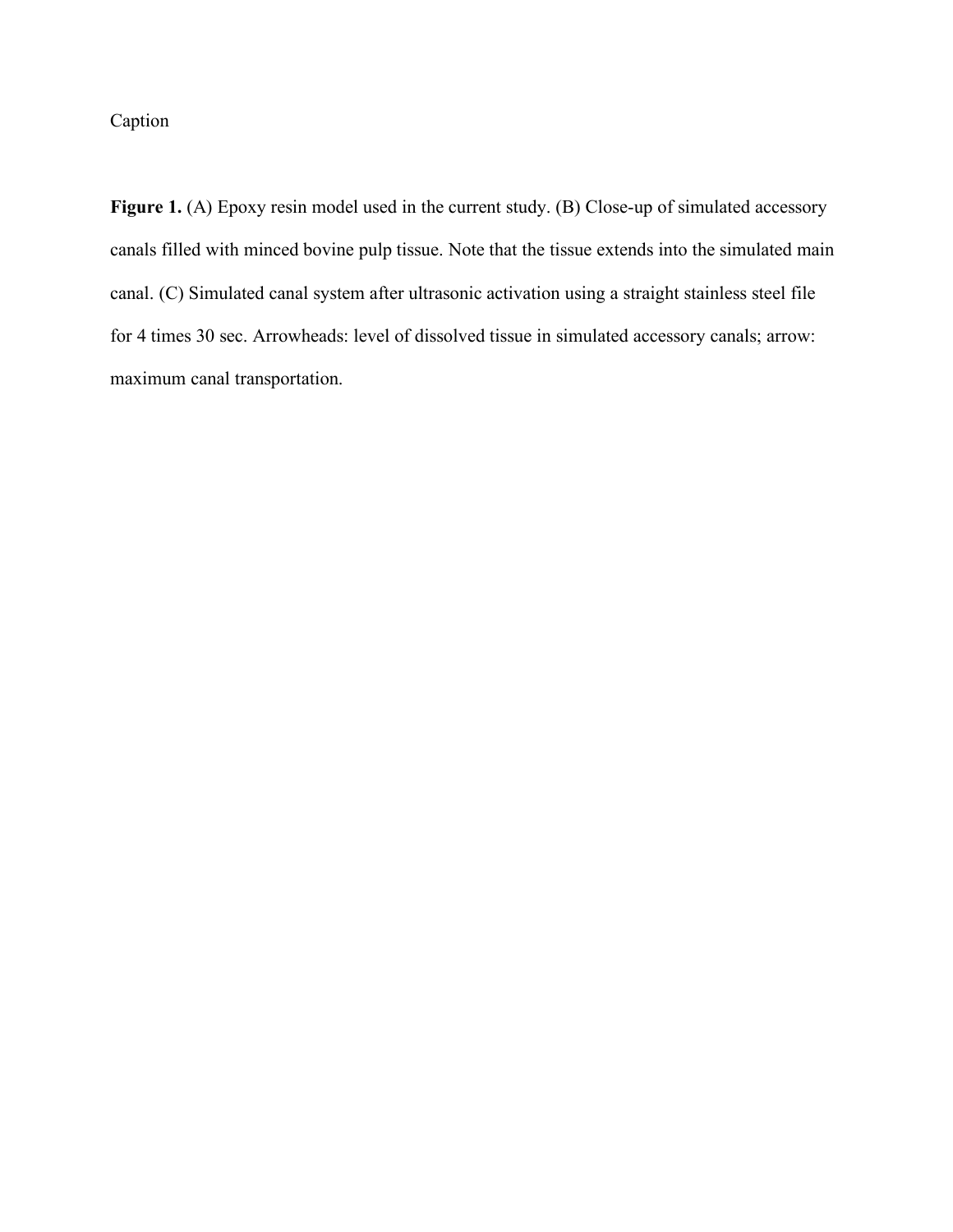

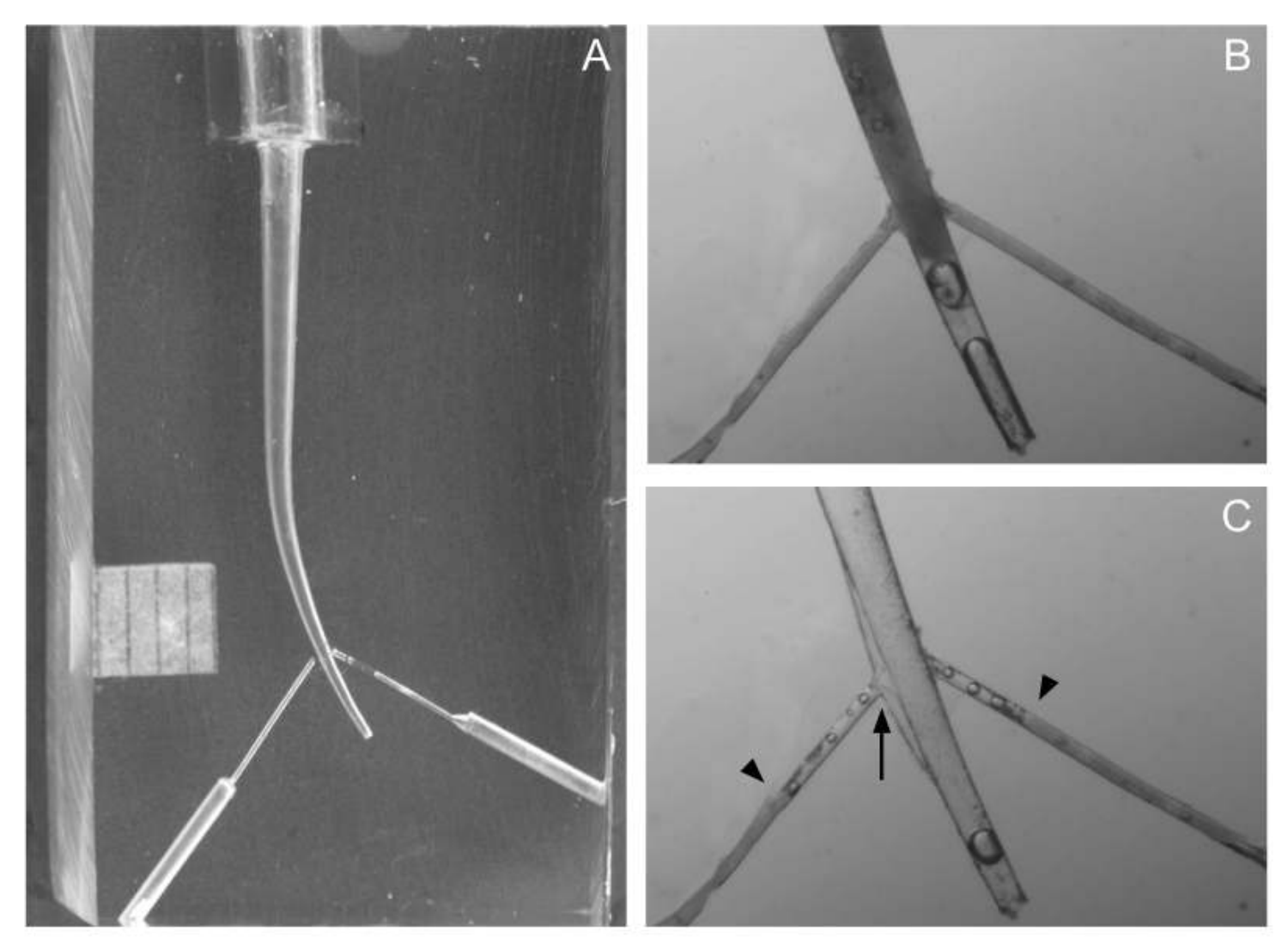| Group                             | <b>Inner SAC</b>              | <b>Outer SAC</b>              |
|-----------------------------------|-------------------------------|-------------------------------|
| No activation of NaOCl            | $0.1 \pm 0.1$ mm <sup>A</sup> | $0.1 \pm 0.2$ mm <sup>A</sup> |
| US straight stainless steel files | $2.0 \pm 0.9$ mm <sup>B</sup> | $2.0 \pm 1.4$ mm <sup>B</sup> |
| US pre-bent stainless steel files | $1.5 \pm 1.1$ mm <sup>B</sup> | $1.4 \pm 0.6$ mm <sup>B</sup> |
| US nickel-titanium tips           | $1.6 \pm 0.9$ mm <sup>B</sup> | $2.9 \pm 1.2$ mm <sup>B</sup> |
| S plastic tips                    | $0.2 \pm 0.2$ mm <sup>A</sup> | $0.2 \pm 0.2$ mm <sup>A</sup> |

**TABLE 1.** Bovine necrotic pulp tissue dissolution distance (means ± SD) in simulated accessory canals inside and outside the main canal curvature

SAC: simulated accessory canal; US: ultrasonically activated; S: sonically activated. Identical superscript letters indicate that there was no significant difference between data sets at the 0.05 level (ANOVA between, paired t-test within groups).